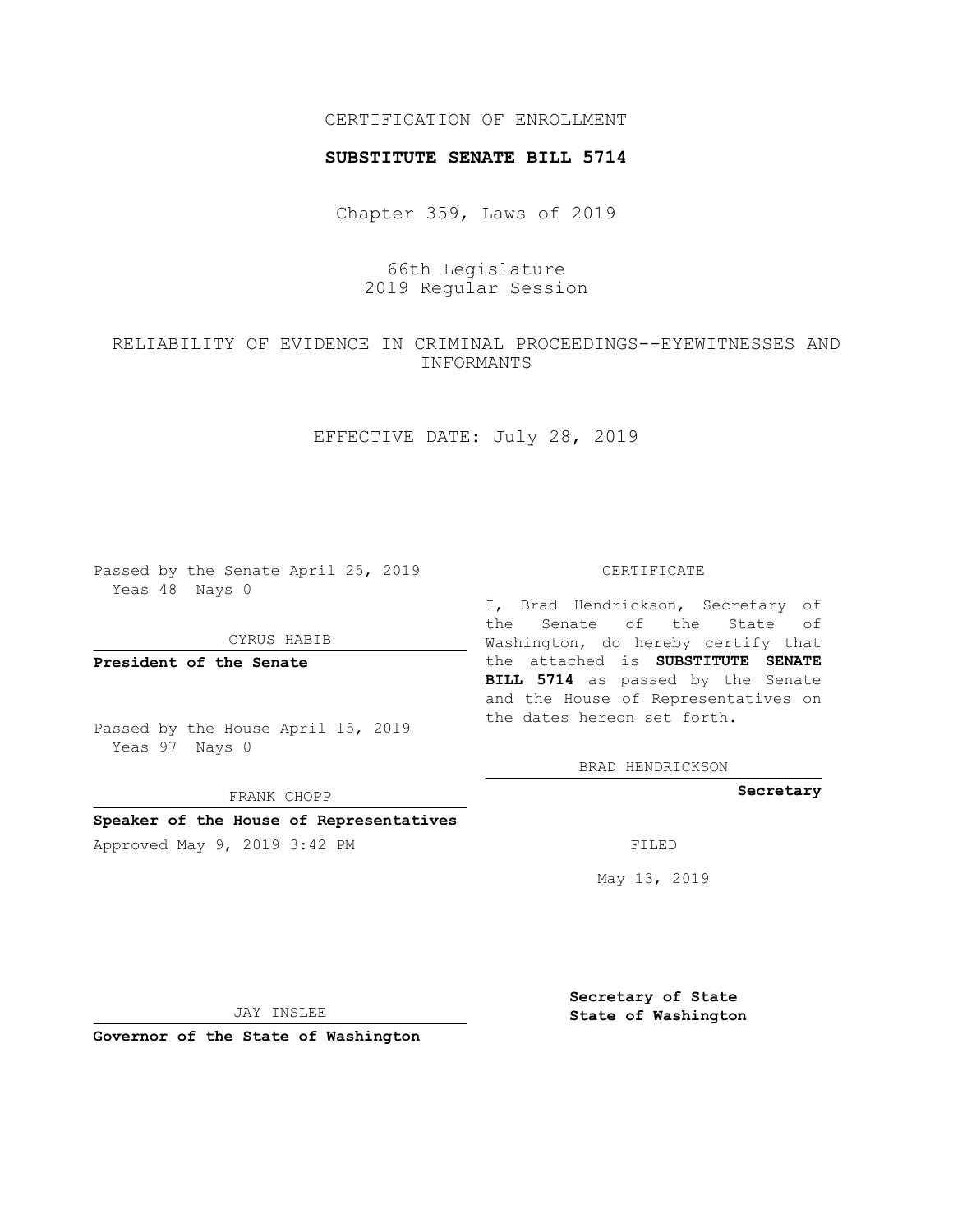## **SUBSTITUTE SENATE BILL 5714**

AS AMENDED BY THE HOUSE

Passed Legislature - 2019 Regular Session

# **State of Washington 66th Legislature 2019 Regular Session**

**By** Senate Law & Justice (originally sponsored by Senators Dhingra, Padden, Salomon, Kuderer, Billig, Darneille, Das, and Hasegawa)

READ FIRST TIME 02/22/19.

 AN ACT Relating to the reliability of evidence in criminal proceedings; adding a new chapter to Title 10 RCW; and providing 3 expiration dates.

BE IT ENACTED BY THE LEGISLATURE OF THE STATE OF WASHINGTON:

 NEW SECTION. **Sec. 1.** INTENT. The legislature recognizes that prosecuting attorneys, law enforcement, and society at large strive for a criminal justice system that minimizes the risk actually innocent people will be convicted. The legislature further recognizes that mistaken identification by witnesses to crime and false testimony by informants who are given benefits in exchange for their testimony have contributed to the conviction of the innocent in Washington state. Through the development of best practices related to the collection of eyewitness evidence and the use of informant witnesses, and the adoption of model guidelines to implement those practices, the legislature aims to improve the quality of such evidence and reduce the risk of wrongful conviction related to these contributing factors.

 NEW SECTION. **Sec. 2.** EYEWITNESS EVIDENCE WORK GROUP. (1) The Washington association of sheriffs and police chiefs shall administer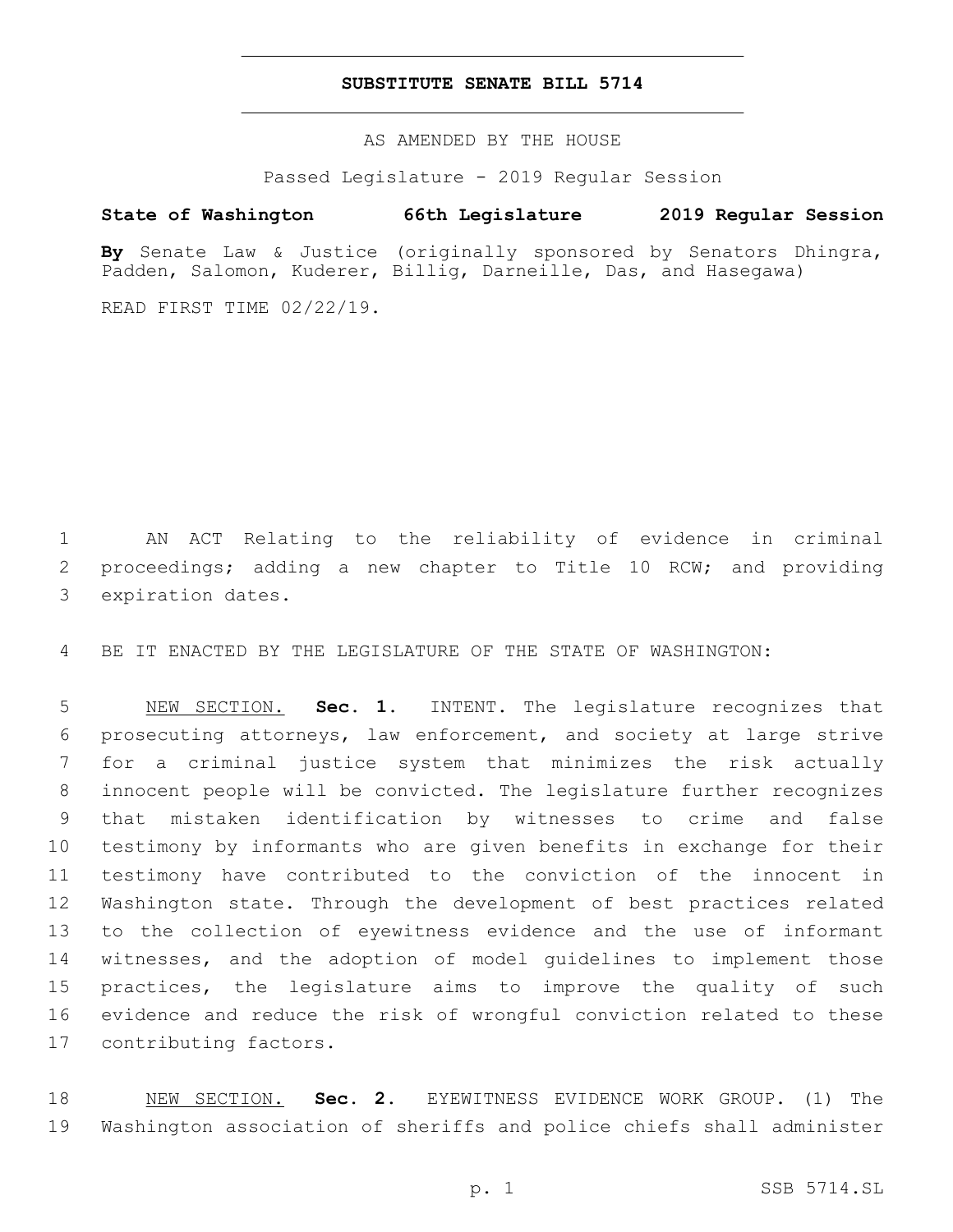a work group for the purpose of maximizing the reliability of eyewitness evidence collected during criminal investigations.

 (2) The president of the senate and the speaker of the house of representatives shall jointly appoint the members of the work group 5 to include the following:

(a) One member representing the senate;6

(b) One member representing the house of representatives;

 (c) The chief of the Washington state patrol or the chief's 9 designee;

 (d) One member representing the criminal justice training commission with expertise in developing law enforcement training 12 curricula:

 (e) The executive director of the Washington association of sheriffs and police chiefs or the executive director's designee;

 (f) Two members representing the Washington association of prosecuting attorneys, each from a diverse geographical location;

(g) One member representing the Washington defender association;

 (h) One member representing the Washington association of 19 criminal defense lawyers;

(i) One member representing the Washington innocence project; and

 (j) One member from the scientific community with expertise in 22 eyewitness memory.

(3) The duties of the work group include, but are not limited to:

 (a) Developing model guidelines for the collection of eyewitness evidence consistent with the model policies adopted in 2015 by the Washington association of sheriffs and police chiefs and the Washington association of prosecuting attorneys. The model guidelines must also: Be based on credible field, academic, or laboratory research on eyewitness memory; be designed to reduce erroneous eyewitness identifications and enhance the reliability and objectivity of eyewitness identifications; and include standards for blind administration of the identification procedure, filler selection, instructions to the witness, and documenting a statement of witness confidence immediately following any positive 35 identification;

 (b) Designing law enforcement training for the collection and documentation of eyewitness evidence based on the model guidelines 38 developed pursuant to this subsection; and

 (c) In consultation with the University of Washington Tacoma and the criminal justice training commission, designing a pilot project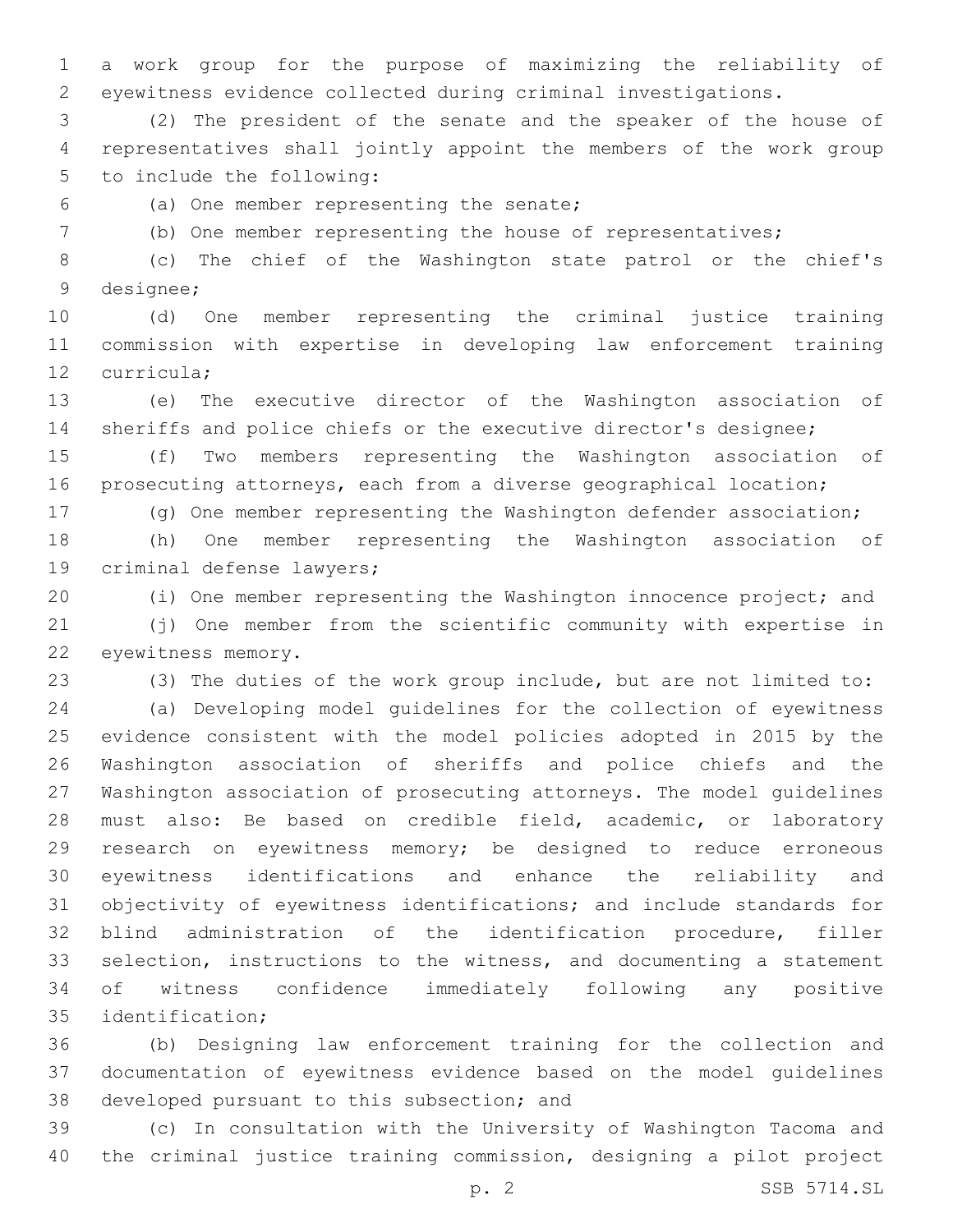for implementing and evaluating the effectiveness of the training 2 curriculum developed pursuant to this subsection.

 (4) The work group shall hold its initial meeting no later than July 31, 2019, and complete the model guidelines, training curriculum, and proposal for the pilot project no later than November 30, 2019.6

 (5) The work group shall prepare and submit to the appropriate committees of the legislature a report, including a summary of its activities, the model guidelines, training curriculum, proposal for 10 the pilot project, and other related recommendations by November 30, 11 2019.

(6) The work group shall function within existing resources.

13 (7) This section expires December 31, 2022.

 NEW SECTION. **Sec. 3.** INFORMANT RELIABILITY WORK GROUP. (1) For the purposes of this section, "informant" means any person who: (a) Was previously unconnected with the criminal case as either a witness 17 or a codefendant; (b) claims to have relevant information about the crime; (c) is currently charged with a crime or is facing potential criminal charges or is in custody; and (d) at any time receives consideration in exchange for providing the information or testimony.

 (2) The University of Washington school of law, in consultation with the Washington association of prosecuting attorneys and Washington innocence project, shall administer a work group on the reliability of informant testimony. The primary purposes of the work group are to adopt model guidelines and develop a training curriculum based on those guidelines to assist prosecuting attorneys in evaluating the reliability of information or testimony offered by an informant before it is used in connection with any criminal proceeding and in determining adequate preliminary disclosures to the 30 defense.

 (3) The president of the senate and the speaker of the house of representatives shall jointly appoint the members of the work group 33 to include the following:

34 (a) One member representing the senate;

(b) One member representing the house of representatives;

 (c) The executive director of the Washington association of sheriffs and police chiefs or the executive director's designee;

 (d) Two members representing the Washington association of prosecuting attorneys, each from a diverse geographical location;

p. 3 SSB 5714.SL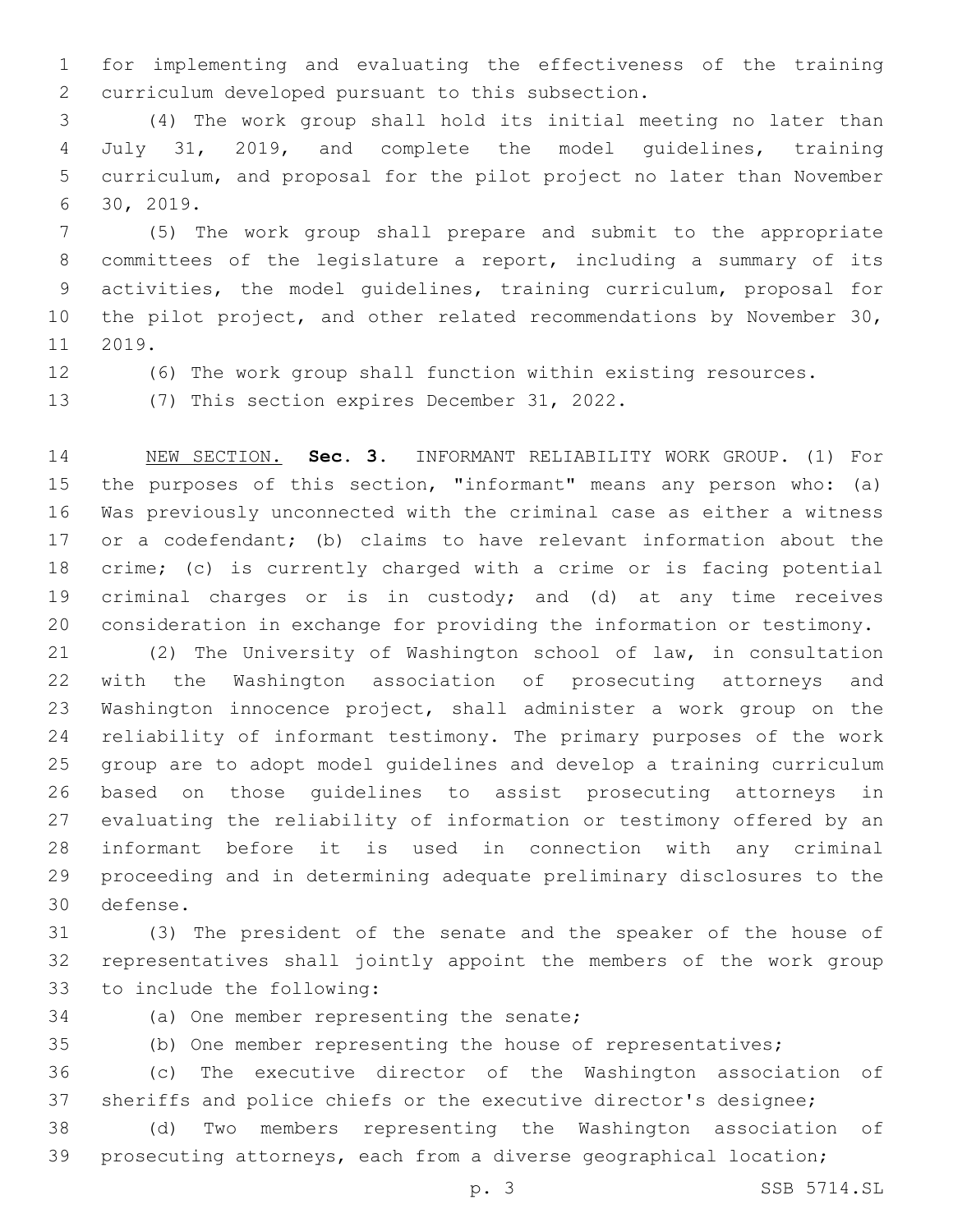(e) One member representing the Washington defender association;

 (f) One member representing the Washington association of 3 criminal defense lawyers;

 (g) One member representing the Washington innocence project; and (h) One member of the board of the western states information 6 network.

(4) The duties of the work group include, but are not limited to:

 (a) Developing model guidelines for prosecutors to determine whether to use an informant in a criminal proceeding;

 (b) Designing and implementing statewide training for prosecutors 11 and defense counsel based on the model quidelines; and

 (c) Collecting local protocols required under section 4 of this 13 act.

 (5) The work group shall hold its initial meeting no later than July 31, 2019, and complete the model guidelines and training 16 curriculum no later than November 30, 2019.

 (6) The work group shall coordinate with the Washington association of prosecuting attorneys, Washington defender association, and Washington association of criminal defense lawyers to make specialized training based on the training curriculum developed pursuant to subsection (4) of this section available to prosecuting attorneys and criminal defense attorneys.

 (7) The work group shall prepare and submit to the appropriate committees of the legislature a report including the model 25 quidelines, the training curriculum, and a summary of its work by 26 November 30, 2019.

(8) The work group shall function within existing resources.

28 (9) This section expires December 31, 2022.

 NEW SECTION. **Sec. 4.** LOCAL PROTOCOLS FOR THE USE OF INFORMANTS. (1) No later than December 31, 2020, each county prosecuting attorney shall:

 (a) Adopt and implement a written local protocol for the use of informants consistent with the model guidelines developed pursuant to section 3 of this act, and submit a copy of the local protocol to the work group established in section 3 of this act; and

 (b) Establish and maintain a central record of informants used in the course of criminal proceedings as well as formal offers to give testimony or other information. This record is the confidential work product of the office of the prosecuting attorney.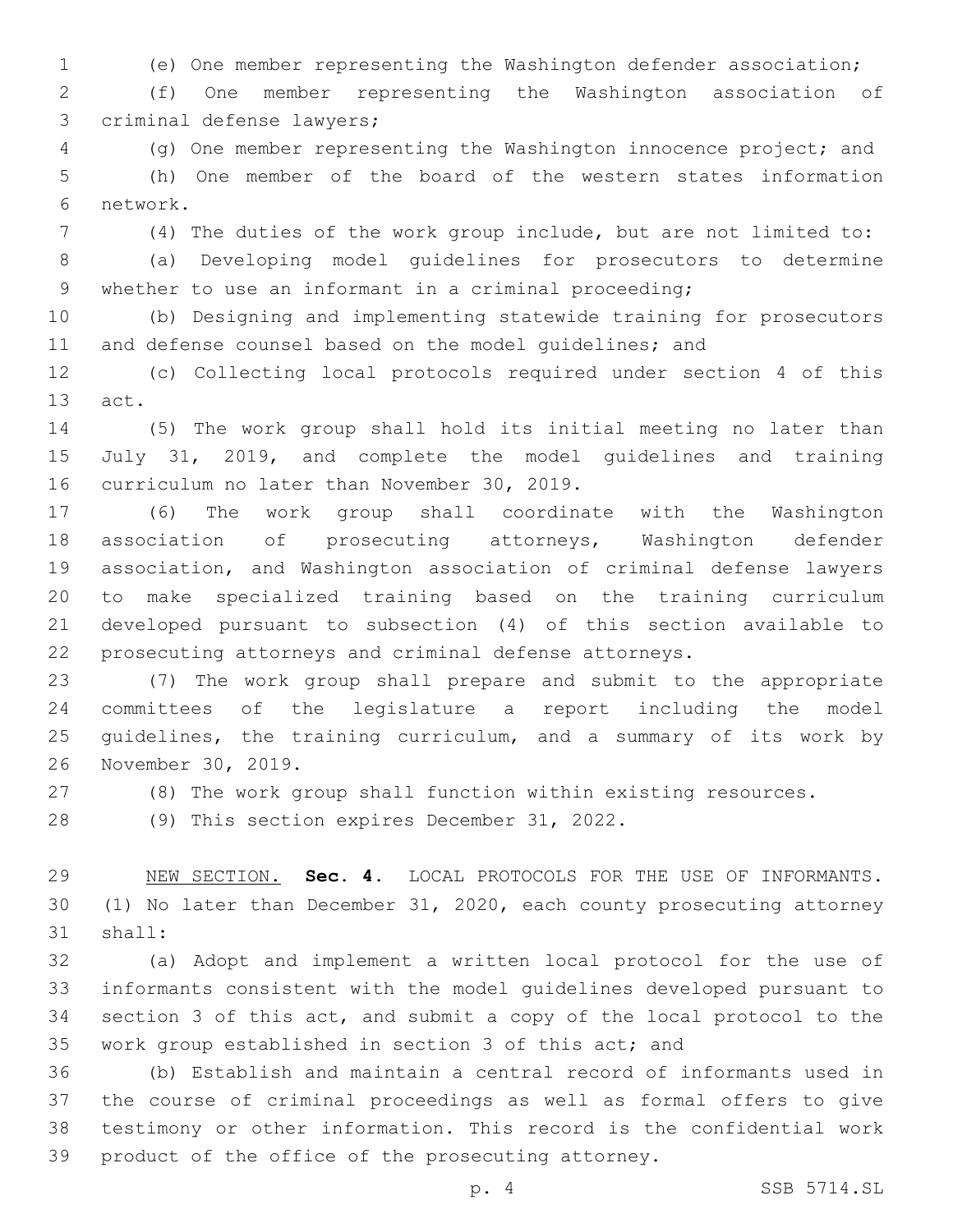(2) If a county prosecutor adopts the model guidelines developed by the work group established under section 3 of this act, it has met the requirements of subsection (1)(a) of this section.

 (3) If a county prosecutor chooses to adopt its own local protocol, the protocol must articulate adequate preliminary disclosures to the defense and include a list of procedures for prosecuting attorneys to follow when evaluating the reliability of an 8 informant that includes:

 (a) The complete criminal history of the informant including 10 pending criminal charges;

 (b) Any consideration provided in exchange for the information or 12 testimony;

 (c) Whether the informant's information or testimony was modified 14 or recanted;

 (d) The number of times the informant has previously provided 16 information or testimony in exchange for consideration; and

 (e) The kind and quality of other evidence corroborating the 18 informant's information or testimony.

 (4) Nothing in this section diminishes federal constitutional disclosure obligations to criminal defendants or any related 21 obligations under Washington case law, statutes, or court rules.

 (5) For the purposes of this section, "informant" means any person who: (a) Was previously unconnected with the criminal case as either a witness or a codefendant; (b) claims to have relevant information about the crime; (c) is currently charged with a crime or is facing potential criminal charges or is in custody; and (d) at any time receives consideration in exchange for providing the information 28 or testimony.

 NEW SECTION. **Sec. 5.** JURY INSTRUCTION FOR INFORMANT TESTIMONY. (1) If the testimony of an informant is admitted in a criminal proceeding, the prosecuting attorney or defendant may request a jury instruction on exercising caution in evaluating the credibility of an informant. Except when otherwise determined by the court, the instruction should be substantially similar to the following form:

 "The testimony of an informant, given on behalf of the [State] [City] [County] in exchange for a legal advantage or other benefit, should be subjected to careful examination in the light of other evidence in the case, and should be acted upon with great caution. You, the jury, must weigh the credibility of his or her testimony.